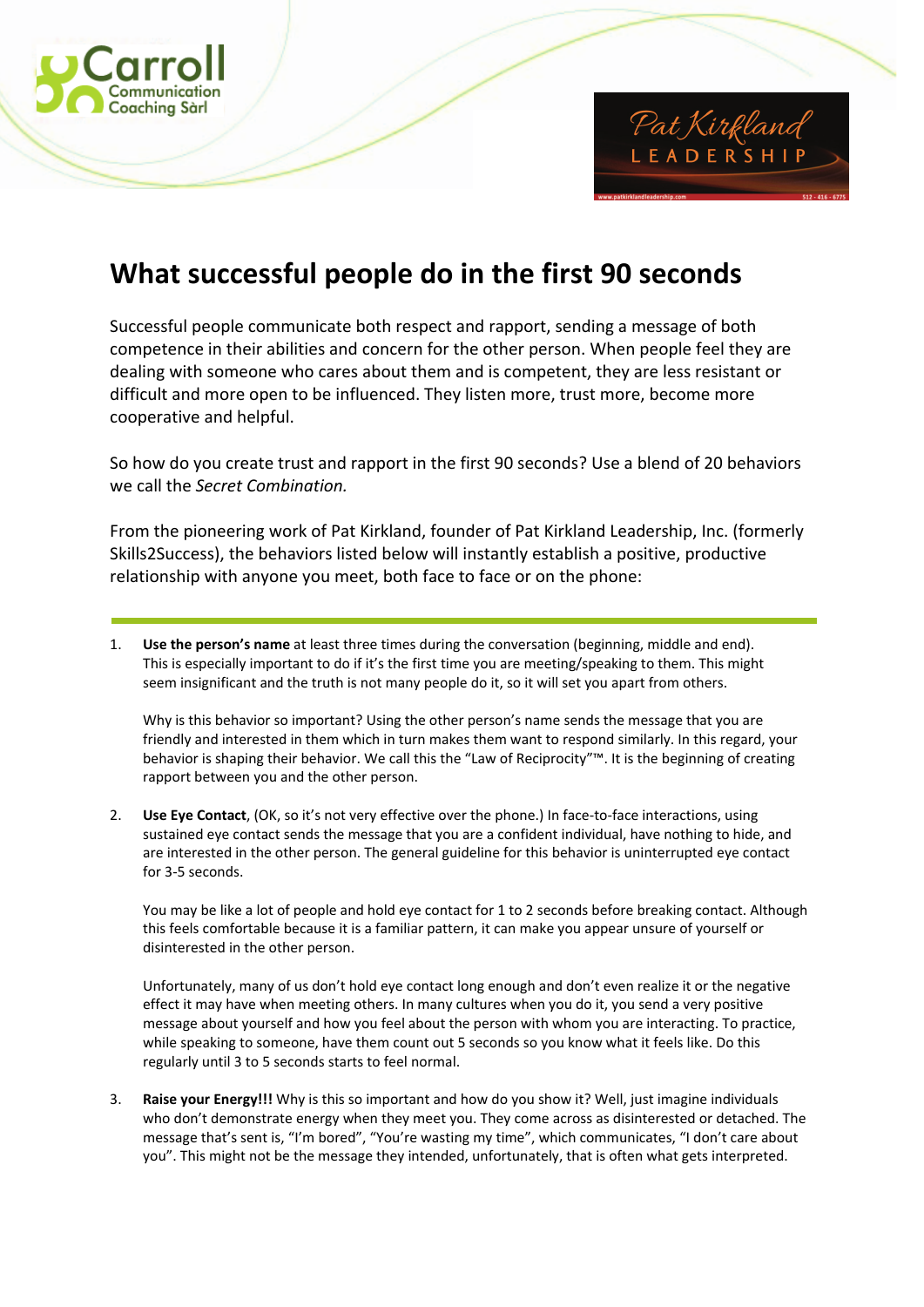We find that successful people raise their energy into what we call the "zone of performance" which sends a much different message, "I'm glad to meet you", "I'm interested in you". This communicates "I'm looking forward to talking/working with you". And we all know how much more enjoyable it is to interact with someone like that!

Imagine an energy scale from 1-10 (1-2 very low, 3-4 low, 5-6 neutral, 7-8 the zone, 9-10 over the top). Most of us think we normally operate at a 7-8. In fact, many of us are operating at 5-6. This is what we call a gap in perception and is a missed opportunity! Being in the "zone of performance" is like being in a very positive mood. So how can you raise your energy to step into the zone? One simple way is to increase the volume of your voice by one level. Another idea, put a warm smile on your face. Greet a few people at this higher level and you will see a positive reaction. Plus, energy is contagious, so watch it come back to you!

- 4. **Be still**  Someone who is physically calm will give a much more confident impression than someone who is fidgeting or has tics. If you don't think you have any tics, ask someone to observe you when you're involved in a conversation with someone else (or better yet, film yourself)!
- **5. Be precise**  Both in your gestures and words. Get rid of those "uhmmms, ahhhs", etc. It unintentionally communicates you are unsure of yourself or your message.
- 6. **Use pauses** Lots of people speak too quickly. Rather than trying to slow down your speech, pause between thoughts and for emphasis. Powerful people take up time and space!
- 7. **Good posture** It's obvious that folks with good posture just look more confident and the added benefit, when you look more confident, you start to feel more confident!
- 8. **Use concise wording** Avoid babbling or repeating what you've just said. It's like adding water to wine; it just doesn't have the same effect.
- 9. **Use bullet-point speech** Often we "data dump" when talking or give overly detailed explanations to impress others. If you express yourself using shorter phrases, you will be more effective in getting your message across and therefore leave your listener with a more positive impression of you.
- 10. **Keep head straight while speaking** Nice people tend to tilt their head to the side as a sign to show they are listening (and they don't even know they are doing it, really!) The problem is, it is often a sign of submission. In a wolf pack the submissive wolf will often tilt its head to expose its neck to the leader of the pack to indicate "OK, I got it, you're in charge".
- 11. **Make gestures large and firm** Often we are uncomfortable using big gestures, however, especially when presenting in front of others, the effect is very positive.
- 12. **Speak in a low pitch and slow pace** We call this "the voice of authority". Think about a police officer when they apprehend a criminal. They speak with a deep, commanding voice. Don't over use this technique, though once in a while it's very effective (especially with kids and dogs!)
- 13. **Use a downward inflection at the end of sentences** This is one of the most powerful techniques for giving an impression of confidence in yourself. The challenge is that it's not always easy to hear in ourselves. One quick way to find out, record yourself while having a conversation with someone. If you use the upward inflection, you'll sound like you're asking a question when you aren't.

If so, first train your ear to start hearing it in others. The radio is great for this. Professional speakers tend to use the downward inflection; callers or other non-professional radio guests often use an upward inflection. A silly and effective way to practice the downward inflection is to drop your chin to your chest when you say the last word or syllable of a sentence.